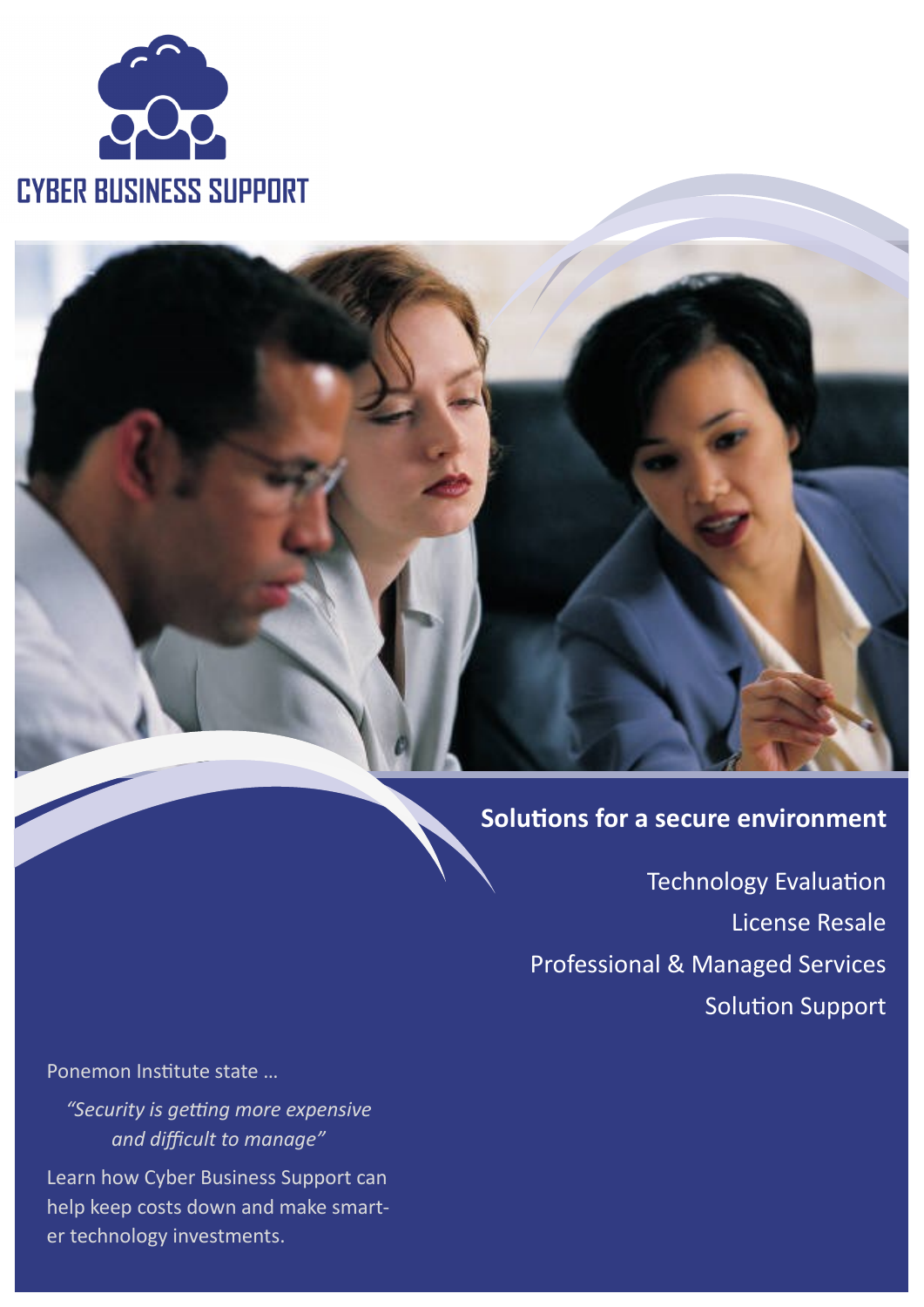

*Cyber Business Support helped me to solve the challenge of finding the right technology to mitigate cyber risks impacting our organisation, at the right cost, in a timely manner and in a way which works with your operational processes.*

*CISO, Global Electronics Manufacturer*



## **FLEXIBLE SOLUTIONS FOR YOUR SPECIFIC NEEDS**

Cyber Business Support Limited evolved to fill a void between leading technology vendors and end-users. Founders Austin Challis and Nick Thomas bring over four decades of knowledge surrounding cyber security to leading technology vendors and major businesses in Europe. Our team compliments this knowledge with passion, pride and perfection for delivering exceptional solutions which often focus on the process over technology. Our solutions focus on three core areas.

aim of providing organisations with hardened business processes inte and of professional persets, and redifficing adoption to make interesting the Information in the Information of digital transformation. Governance, Risk and Compliance markets. Cyber Business Support Limited was established in 2018 with the that drive Cyber Security Strategy and Technology adoption to max-

Our success is your success and we realise this is driven through the attention to detail we offer in respect of analysis of existing business processes and adaption of technology capabilities to suit your Cyber Security goals.

Our consultants and engineers have extensive knowledge of the Qualys Cloud Platform, having used it for more than 17 years, having implemented Qualys into companies such as Admiral, British American Tobacco, Credit Suisse, DHL, DSG International, ED&F Mann, Canon, Nokia, Ofgem, Skandia, T-Mobile, Tesco Stores, Thomas Cook, Thomson Reuters, Visa Europe and WorldPay to name a few.

*"The shift to detection and response approaches spans people, process and technology elements and will drive a majority of [security market](http://www.gartner.com/technology/topics/digital-risk-security.jsp) growth over the next five years."* 

*"While this does not mean that prevention is unimportant or that CISOs are giving up on [preventing security inci](http://www.gartner.com/smarterwithgartner/prepare-for-the-inevitable-security-incident/)[dents,](http://www.gartner.com/smarterwithgartner/prepare-for-the-inevitable-security-incident/) it sends a clear message that prevention is futile unless it is tied into a detection and response capability."* 

Sid Deshpande, Principal research analyst at Gartner.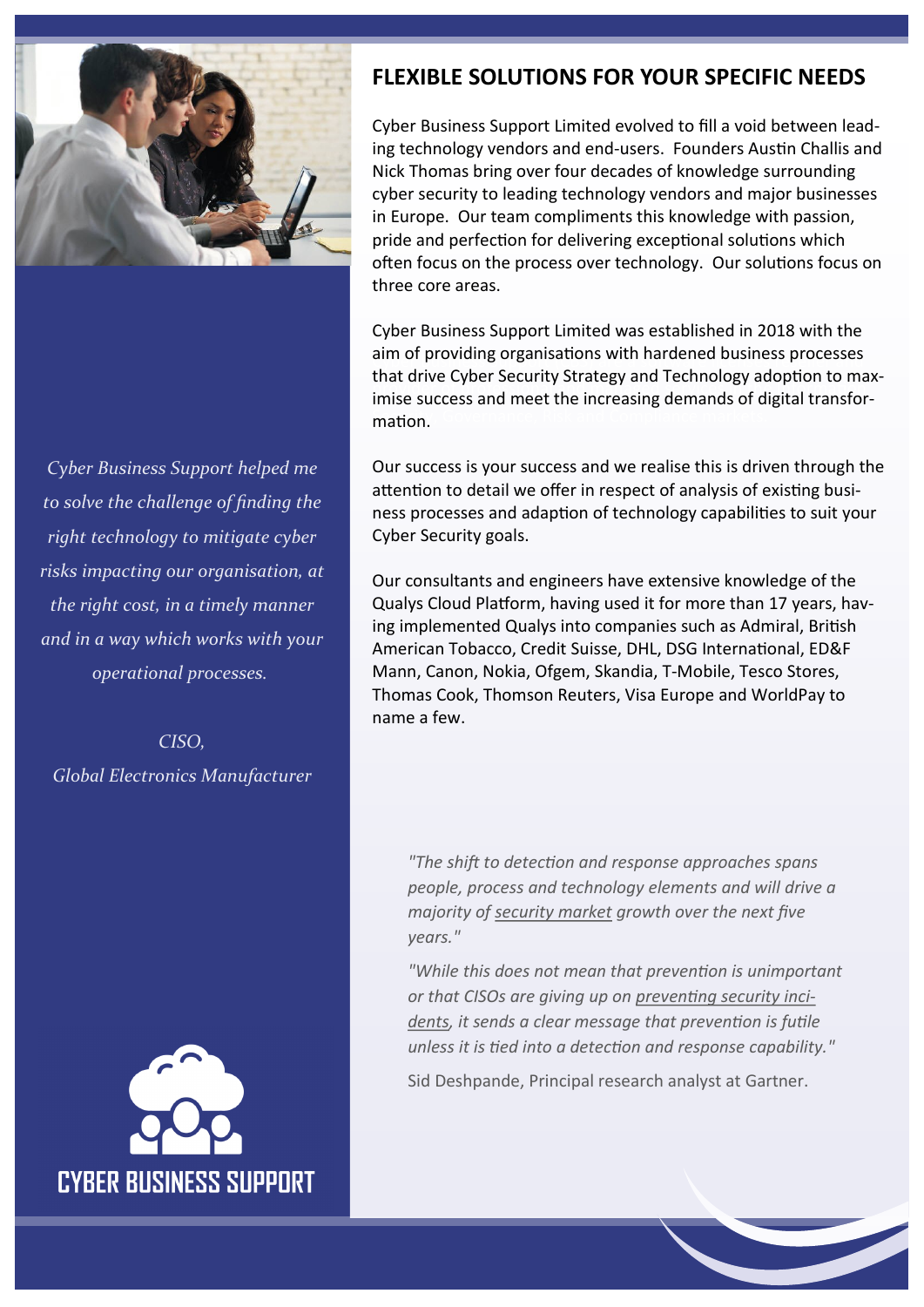

### LICENSE PROVISION

Leveraging relationships with leading technology vendors, we benefit from better 'buy-prices' than our competitors due to the volume of combined usage throughout our customer base. We resell both perpetual licenses and subscriptions with capital financing options where required.



#### PROFESSIONAL SERVICES

We aim to offer as much of our experience as part of the pre-sale process with a goal of demonstrating a fully implemented solution prior to purchase. Working with all project stakeholders, we ensure they're happy with the technology investment and alignment is achieved with business goals. Our team will co-ordinate and deliver fully operable solutions in short time-scales by deploying resources simultaneously and working through delivery stages in parallel.



#### MANAGED SERVICES

Our customers' business is not in managing the solutions we resell or implement so we offer a range of managed services from a remotely deployed 'light-touch' capability to a fully owned and supported service desk delivered on site at key locations.





### **A UNIQUE APPROACH**

We are the specialists for Identifying Security and Compliance Exceptions across systems, networks and processes with specific focus in the following areas:

- Application Assessment and Firewalling
- Cloud Security Assessment
- CMDB Integration
- Compliance Auditing
- Detection and Response
- Firewall Assurance & Network Mapping
- Intrusion Prevention
- Managed Services
- Penetration Testing
- Threat Protection
- Vulnerability Management

Working with existing technologies and services, this can offer full visibility of any existing or new and unknown risk throughout your entire network, allowing you to make informed decisions to prioritise remedial tasks, thus reducing impact to the organisation. I would be happy to have a brief call to discuss how we can help you in this area.

A distinct, differentiating quality is our ability to review the business and technical security processes to ensure they match your organisation's regulatory, legislative and corporate obligations.